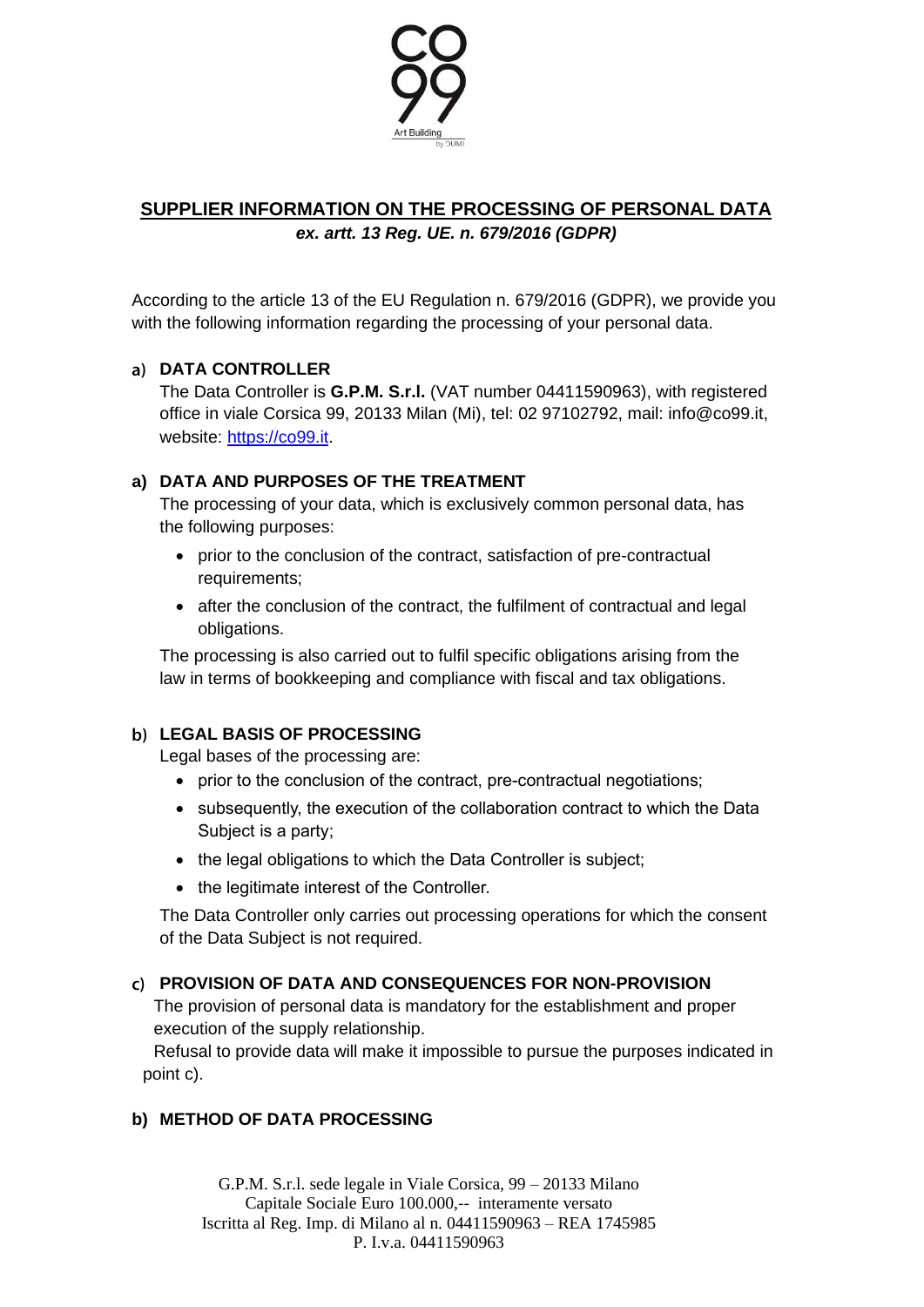

Personal data will be processed in paper and computerised form in compliance with the security measures adopted pursuant to Article 32 GDPR.

# **c) COMMUNICATION AND DISCLOSURE OF DATA**

The data are processed within the Data Controller's structure by persons (employees and collaborators) authorised and appointed to process the data under the responsibility of the same for the purposes indicated above. The data may be communicated to external parties with whom there are specific agreements, conventions or memoranda of understanding with the Data Controller, except in the case where they take on the role of autonomous data controller in accordance with current legislation (e.g. accounting, tax, legal and administrative consultants, banking institutions and public bodies). Supplier data are not subject to dissemination.

## **TRANSFER OF DATA ABROAD**

Your personal data are not subject to transfer to non-EU territory.

### **DATA PROFILING**

The Data Controller does not carry out any automated profiling of your personal data.

#### **DATA STORAGE**

The Data Controller stores and processes personal data for the time necessary to fulfil the purposes indicated. The retention period may vary significantly depending on: the purposes, the type of data processed, legal obligations.

When it is no longer necessary to retain personal data, it will be securely and permanently deleted or destroyed.

The following shall be taken into account when defining data retention periods:

- at least for the period required by the applicable regulations;
- for the protection of the rights of the Data Subject, who may require verification of compliance by the Data Controller;
- for the protection of the rights of the Data Controller.

The data will be stored at the Data Controller's headquarters.

## **RIGHTS OF THE DATA SUBJECT**

According to art. from 15 to 22 of the GDPR, You will be able to exercise the following rights:

a) ask for confirmation of the existence or otherwise of your personal data; b) obtain information on the purposes of the processing, the categories of personal data, the recipients or categories of recipients to whom the personal data have been or will be communicated and, when possible, the retention period;